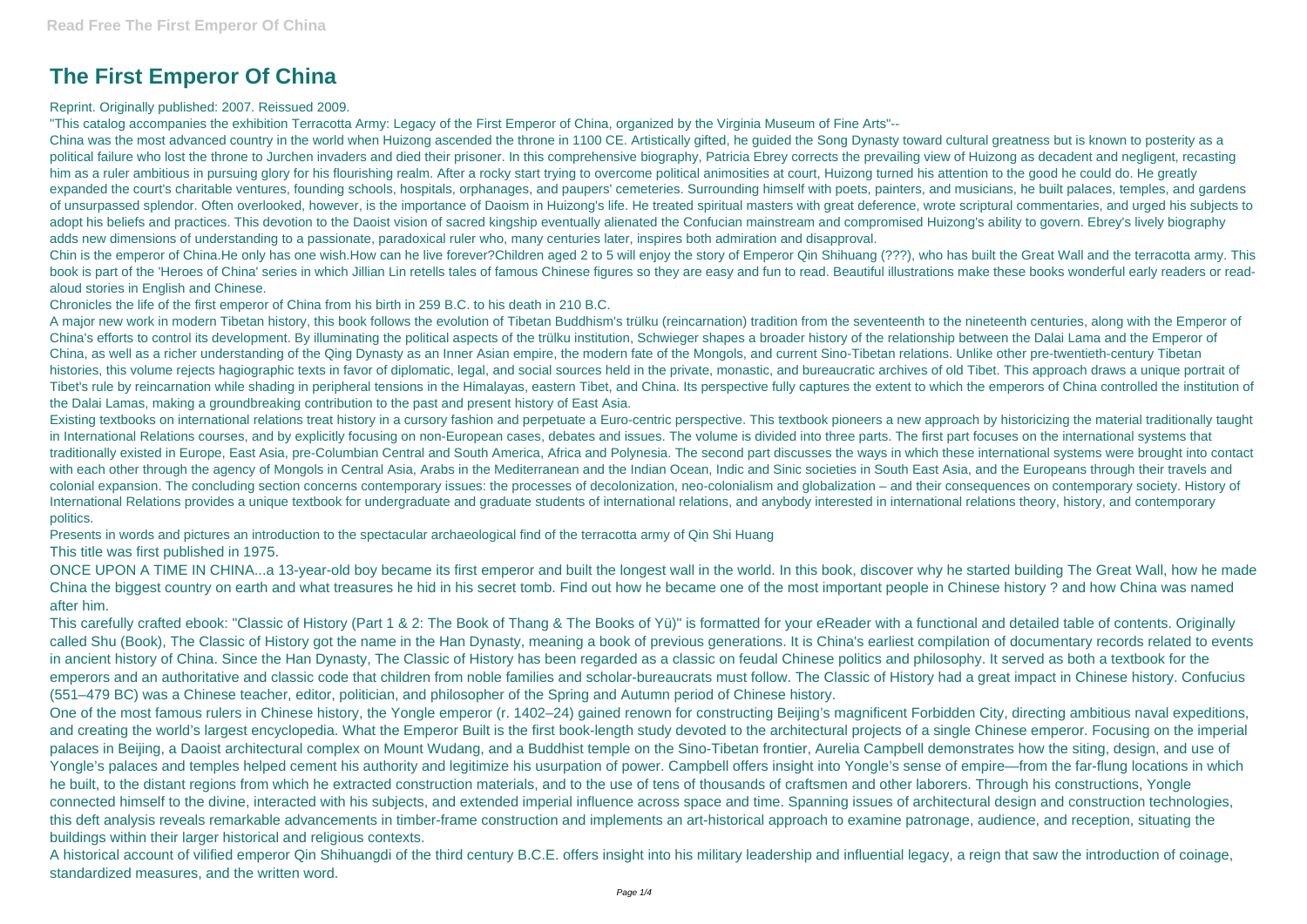More than 22 centuries ago, in China's northwestern Shaanxi province, the first Qin emperor was buried in a magnificent tomb surrounded by an army of some 7,000 terra-cotta soldiers. This lavish volume offers a detailed look at that astonishing army, and the life and times of the man whose resting place it guards. Combining photographs taken expressly for the book with essays by leading experts, this is both a profile of a legendary figure and an unprecedented view of a spectacular archaeological site.

Live from the Crypt is a hilarious information series with an undead chat show format where ghostly historical figures are interviewed by the crew of the show about their lives and experiences, featuring quirky illustrations, comic strips and Q&A-style text. In this volume, the first emperor of China, Qin Shi Huang, talks about his ruthless rule and the gigantic burial site, including the world-famous Terracotta Army, which he had commissioned for his death.

This book presents an overview of Qin Shi Huangdi's life, as well as his influence on history and the world.

This volume examines the role of dynastic rulers, the imperial system, and the ruling literati in the promotion and shaping of Chinese thought and culture. It includes ten papers chosen for publication from a conference held in Taiwan in September 1992: "Determining Orthodoxy: Imperial Roles" by Jack L. Dull; "Ssu-ma Ch'ien's Portrayal of the First Ch'in Emperor" by Stephan Durrant; "The Literary Emperor: The Case of Han Wu-ti" by David R. Knechtges; "Empress Wu and Feminist Sentiments in T'ang China" by Chen Jo-shui; "Academies: Official Sponsorship and Suppression" by Thomas H. C. Lee; "Imperial Power and The Reestablishment of Monastic Order in the Northern Sung" by Huang Chi-chiang; "Imperial Rulership in Cultural History: Chu Hsi's Interpretation" by Huang Chun-chieh; "The Emperor and the Star Spirits: A Mythological Reading of the Shui-hu chuan" by Frederick P. Brandeur; "Ku Yen-wu's Image and Ideal of the Emperor: A Cultural Giant and Political Dwarf" by Ku Wei-ying; and "Imperial Power and the Appointment of Provincial Governors in Ch'ing China" by R. Kent Guy. It will be of interest to students of Chinese culture including literature, art, religion, philosophy, and politics.

Our gadgets, appliances, and cars are sleeker and more elegant than they've ever been; in our free time, we trawl the internet for pictures of flawless minimalist interiors; and even the great industrialist of our time—Steve Jobs—is admired more for his visual savvy than his technological inventiveness. And yet with Instagram and Pinterest at our fingers and great design more available—and more affordable—than ever, we've had no guidebook to this ever-fascinating field. Though it's an inescapable part of our lives, there has been no single book that could, in one fell swoop, tell us everything we need to know about design. Enter Hello World. The design critic for the International Heard Tribune, Alice Rawsthorn has spent many years reckoning with the history of design and with its place in contemporary life, and Hello World is the extraordinary summation of her research and reporting. Rawsthorn takes us on a trip through design that ranges across continents and centuries, and wherever she goes, she discovers inspiring, thrilling examples of resourcefulness, inventiveness, and sheer vision. From the macabre symbol with which eighteenth-century pirates terrorized their victims into surrender, to one woman's quest for the best prosthetic legs, to the evolution of the World Cup soccer ball, Hello World describes how warlords, scientists, farmers, hackers, activists, and professional designers have used the complex, often elusive process of design to different ends throughout history. Hailed as a "rapid-fire and illuminating ode to contemporary design†? (Telegraph) and "an extremely readable tour of the subject†? (Financial Times), Hello World is a major work that radically broadens our understanding of what design can mean, and explains how we can use it to make sense of our ever-changing universe.

The history of China is complex-perhaps more complex than that of other nations. The ethnic groups that compose China go back to prehistoric times, and each group lent its own color to the enormous nation. It is not like a diluted mixture of all its cultures; rather, it is a collage.

Around the Ying Zheng, king of Qin, became the first emperor of China. He had new ideas and made new laws. He built big palaces - and a great wall. But life was difficult for his people and dangerous for the emperor. So he took an army with him into the next world.

"The tomb of China's First Emperor, Qin Shi Huangdi, is guarded by an army of more than 6,000 life-size terracotta warriors. Doubtless many untold treasures and secrets are sealed in the unopened burial chamber, and perhaps a deadly river of mercury, too. Young archaeologists will delight in learning about this famous ruler and his quest for eternal life. They'll find out how the latest technology is being used to reveal more about the tomb's contents while preserving its artifacts. Beautifully vivid photographs complement the intriguing text, while a timeline aids in summarizing key historical details."

The rise of Qin and the military conquest of the warring states -- The First Emperor and the Qin empire -- Imperial tours and mountain inscriptions -- The First Emperor's tomb: the afterlife universe -- A two-thousand-year-old underground empire.

"With contributions from leading scholars, this fully illustrated catalogue represents a panoramic view of Qin artistic, military, and administrative achievements under the powerful First Emperor, who unified China in 221 BCE. In addition, it examines the period of Chinese history preceding the emperor's reign and the role of earlier Qin rulers in the evolution of a small state into a superpower."--Provided by publisher.

Including Illustrations Of The Many Artefacts Of The Chin Period That Have Been Uncovered, Together With Detailed Ground Plans And Cross-Sectional Views Of The Three Main Pits, This Is The Definitive Work On The Spectacular Findings At Mount Li, Tomb Of China`S First Emperor.

In 1974, near Xi'an in central China, villagers chanced upon what has become one of the world's most astonishing archaeological finds--an 8,000-man army in battle-ready formation, each warrior a life-size figure in pottery made over 2,200 years ago.

Receiving an anonymous note containing an unfamiliar web address, former government operative Cotton Malone logs on to discover Cassiopeia Vitt being tortured by a mysterious perpetrator who orders Cotton to deliver an unknown object. By the best-selling author of The Templar Legacy. Reprint.

"The terra cotta army of Qin Shihuangdi, the First Emperor of China (r. 221-210 BC), is one of the most spectacular finds in world archaeology. It was discovered by chance in 1974 - a garrison in battle-ready formation, spread across a number of pits. Here were life-sized warriors made over two thousand years ago from fired clay: cavalry, archers, and infantry; lowly foot soldiers and high ranking officers; figures of varying ages, with different hairstyles and facial expressions and seemingly representing every racial group in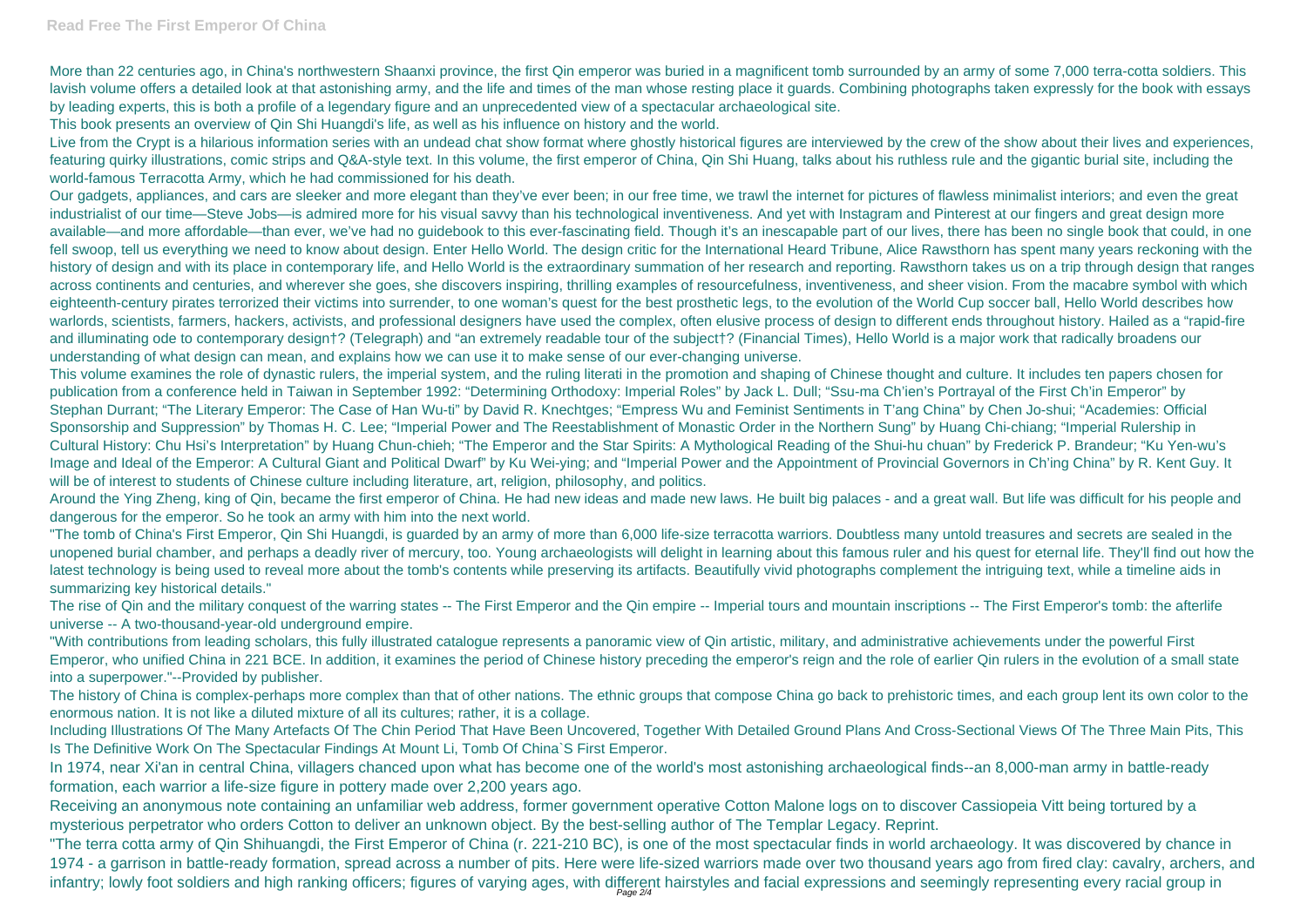China - more than 6,000 in all." "But who was this powerful Emperor of the Qin Dynasty who needed such an army to guard him in the afterlife? How were the figures made? How could they have been manufactured on such a vast scale? Beautifully illustrated and based on the latest research, this little book provides a perfect introduction to what has often been described as the eighth Wonder of the World."--BOOK JACKET.

Presenting lessons proven on the firing line, creative teacher Mr. Donn and his circus dog Maxie show how to immerse students in learning ancient history and keep them coming back for more. Sections feature well-structured plans supported by reproducibles, special lessons for the computer lab (with links and handouts), and additional lessons for substitute teachers. Topics in this unit include geography; the Shang and Zhou dynasties; Confucianism, Taoism, and legalism; the Qin dynasty; the Great Wall; the Han dynasty; daily life; the Silk Road; the T'ang dynasty; Buddhism; Chinese inventions; the Chinese calendar; ancient Chinese festivals; and a virtual visit to China. Grades 6-8. Revised Edition.

A remarkable re-creation of the life of K'ang-hsi, emperor of the Manchu dynasty from 1661-1772, assembled from documents that survived his reign. Illustrations, notes, bibliography, index.

Unifier or destroyer, law-maker or tyrant? China's First Emperor (258-210 BC) has been the subject of debate for over 2,000 years. He gave us the name by which China is known in the West and, by his unification or elimination of six states, he created imperial China. He stressed the rule of law but suppressed all opposition, burning books and burying scholars alive. His military achievements are reflected in the astonishing terracotta soldiers—a veritable buried army—that surround his tomb, and his Great Wall still fascinates the world. Despite his achievements, however, the First Emperor has been vilified since his death. China's First Emperor and His Terracotta Warriors describes his life and times and reflects the historical arguments over the real founder of China and one of the most important men in Chinese history.

Qin Shi Huang (???, 259 BCE -210 BCE) was an ancient Chinese politician, strategist and a reformer. He defeated the six Warring States (Han, Zhao, Wei, Chu, Yan and Qi) and completed the political unification of China for the first time. For the first time in Chinese History, he established a unified, multi-ethnic country with the centralized power. As a founder of the powerful Qin Dynasty (221 BCE -207 BCE), he was the first monarch in China to be called an emperor. The so-called "first emperor", Qin Shi Huang Di, laid the basic structure of China's political system for the coming two thousand years. The book, Chinese History 4, a Chinese reading practice book, presents a broad and simple overview of the life of Qin Shi Huang. In the accompanied book chapters, you'll learn the life and legacies China's first emperor. The volume, 14th in the Mandarin Chinese Reading Series, includes both the Chinese text (simplified characters) and pinyin. With about 900 unique characters, the volume would be suitable for the beginners, lower intermediate and advanced level Chinese language learners (HSK 1-6). Overall, the Mandarin Chinese Reading Series offers you a variety of elementary level books (Level 1/2/3) to learn Chinese culture as well as practice Chinese reading fast. Paperback Edition: https://www.amazon.com/dp/1672939097 Kindle Edition: https://www.amazon.com/dp/B082GQ8ZKP The book has 10 chapters in the following order: Chapter 1: Early Life of Qin Shi Huang (????????????) Chapter 2: Basic Facts about Qin Shi Huang (??????????????) Chapter 3: Ying Zheng Becomes the King of Qin (??????????) Chapter 4: Early Reign of Qin Shi Huang (????????) Chapter 5: Consolidation of Powers (????????) Chapter 6: China's Unification (????????) Chapter 7: Qin Shi Huang's Pursuit of Immortality (?????????????????) Chapter 8: The Fall of the Qin Dynasty (?????????) Chapter 9: Tomb of Emperor Qin Shi Huang (????????) Chapter 10: The Mysterious Tomb (???????) The First EmperorChina's Terracotta ArmyHarvard University Press

"Ying Zheng was born to rule the world, claiming descent from gods, crowned king while still a child. He was the product of a heartless, brutal regime devoted to domination, groomed from an early age to become the First emperor of China after a century of scheming by his ancestors. He faked a foreign threat to justify an invasion. He ruled a nation under 24-hour surveillance. He ordered his interrogators to torture suspects. He boiled his critics alive. He buried dissenting scholars. He declared war on death itself."--Back of book.

Was The First Emperor of China a Unifier or destroyer, law-maker or tyrant?

"The First Emperor of China (259-210 BCE) is recognized as one of the pivotal figures in world history, alongside other great conquerors and political innovators such as Alexander the Great, Genghis Khan, and Julius Caesar. His accomplishments are undeniable, including the conquest of the six other warring states of China, his creation of the imperial bureaucratic system that endured for 2,000 years, and his unification of Chinese culture through the promotion of a single coinage, unified weights and measures, and one writing system. Since his dynasty was cut off a few short years after his death, concrete information on the critical period in Chinese history he occupied has been lacking until recent decades. Only a single, biased historical account, written a century after his death, narrates his biography. In the last forty years, however, archaeologists have revealed not only the lavish burial pits associated with his tomb, but also thousands of legal and administrative documents dating to the Qin period that demonstrate how his dynasty actually functioned. Debates surrounding the historical evaluation of the First Emperor have raged since shortly after his demise. For thousands of years, the character of the First Emperor has become an ideological slate upon which politicians, revolutionaries, poets, painters, archaeologists, and movie directors have written their own biases, fears, and fantasies. He has remained a critical touchstone for Chinese politics and culture, criticized by those supporting Confucian values, lionized by those supporting revolution and nationalism, and romanticized by those fascinated with his terracotta warriors. This volume unravels the discourse concerning this remarkable man of the past as a